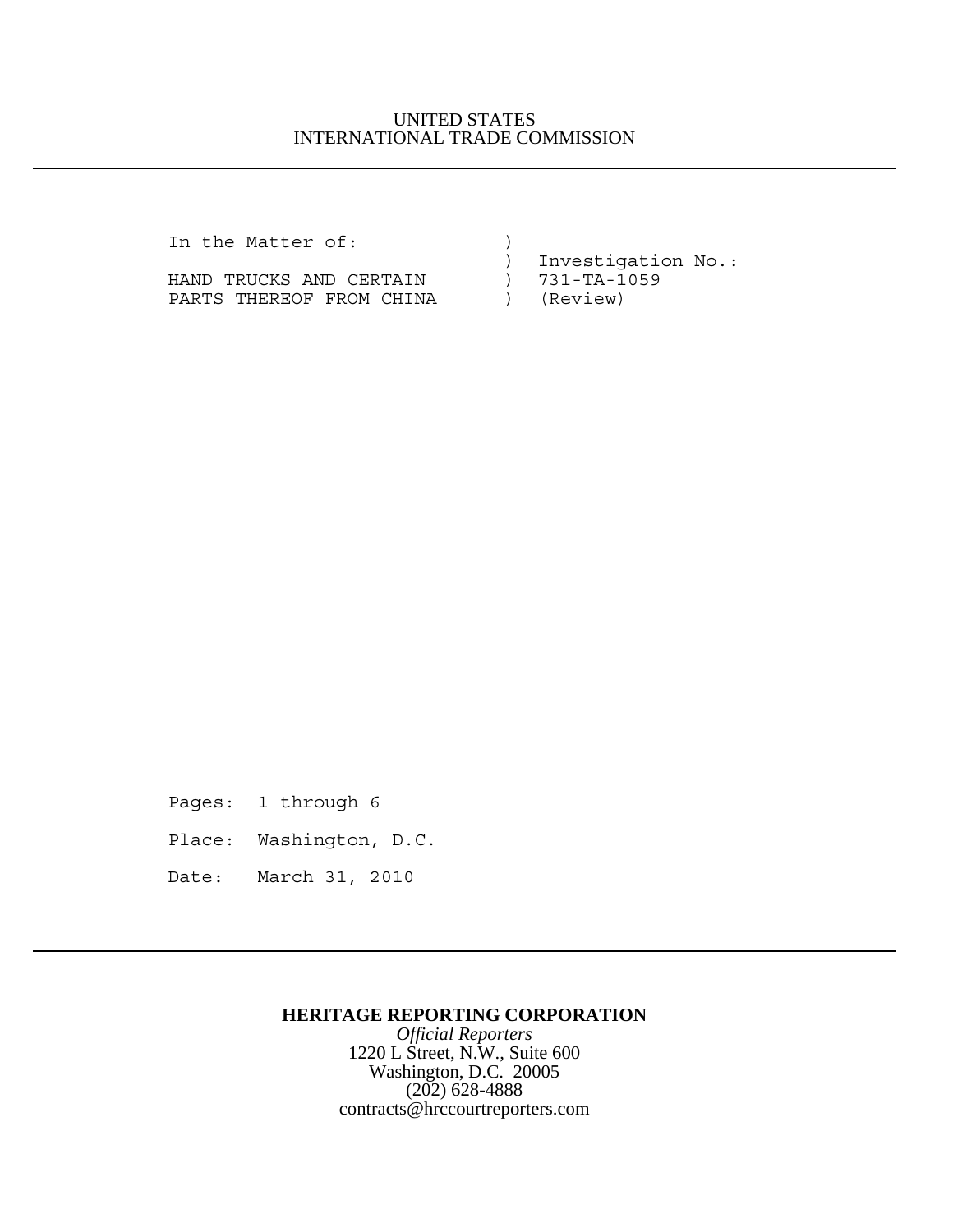### THE UNITED STATES INTERNATIONAL TRADE COMMISSION

| In the Matter of:        |                    |
|--------------------------|--------------------|
|                          | Investigation No.: |
| HAND TRUCKS AND CERTAIN  | 731-TA-1059        |
| PARTS THEREOF FROM CHINA | (Review)           |

Wednesday, March 31, 2010

Main Hearing Room U.S. International Trade Commission 500 E Street, S.W. Washington, D.C.

The meeting commenced, pursuant to Notice, at

10:59 a.m., before the Commissioners of the United States International Trade Commission, the Honorable CHARLOTTE

R. LANE, Commissioner, presiding.

APPEARANCES:

On Behalf of the International Trade Commission:

Commissioners:

SHARA L. ARANOFF, CHAIRMAN (via telephone) DANIEL R. PEARSON, VICE CHAIRMAN, (via telephone) DEANNA TANNER OKUN, COMMISSIONER, (via telephone) CHARLOTTE R. LANE, COMMISSIONER (presiding) IRVING A. WILLIAMSON, COMMISSIONER DEAN A. PINKERT, COMMISSIONER

Staff:

MARILYN R. ABBOTT, SECRETARY TO THE COMMISSION BILL BISHOP, HEARINGS AND MEETINGS COORDINATOR KEYSHA MARTINEZ, INVESTIGATOR PEDER ANDERSON, INTERNATIONAL TRADE ANALYST GRACEMARY ROTH-ROFFY, ATTORNEY DOUGLAS CORKRAN, SUPERVISORY INVESTIGATOR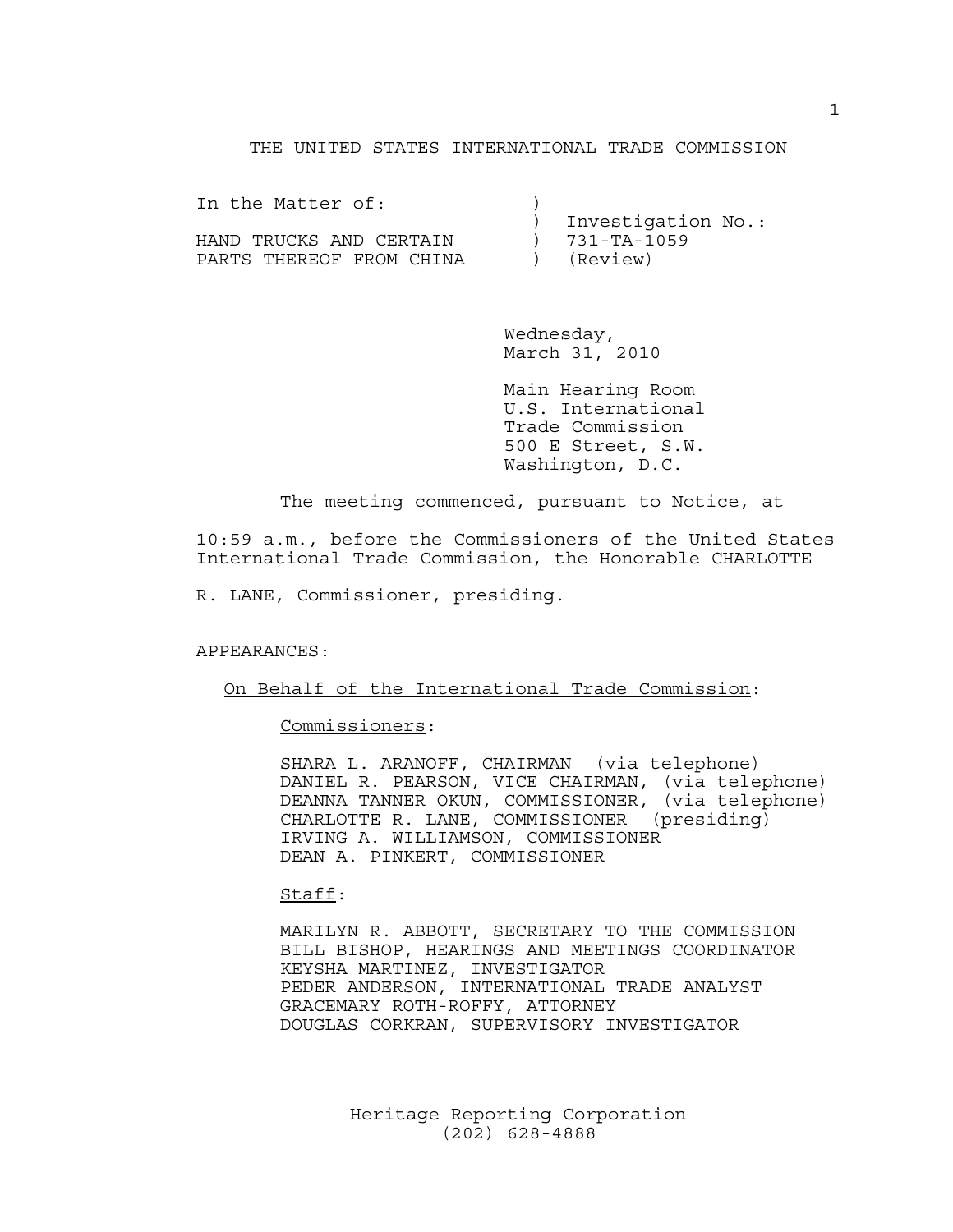# I N D E X

| Meeting called to order                                                                                                                                         | $\overline{4}$ |
|-----------------------------------------------------------------------------------------------------------------------------------------------------------------|----------------|
| Agenda For Future Meeting: None                                                                                                                                 | 4              |
| Minutes: None                                                                                                                                                   | 4              |
| Ratification List: None                                                                                                                                         | 4              |
| Inv. No. 731-TA-1059 (Review) (Hand Trucks And<br>Certain Parts Thereof From China ) -- Briefing<br>and Vote                                                    | $\overline{4}$ |
| Outstanding Action Jackets:                                                                                                                                     | 5              |
| 1.) Document No. GC-10-028 concerning Inv. No. 337-TA-644<br>(Certain Composite Wear Components and Products<br>Containing Same).                               |                |
| 2.) Document No. GC-10-031 concerning Inv. No. 337-TA-568<br>(Certain Products and Pharmaceutical Compositions<br>Containing Recombinant Human Erythropoietin). |                |

3.) Document No. GC-10-034 concerning Inv. No. 337-TA-668 (Certain Non-Shellfish Derived Glucosamine and Products Containing Same).

2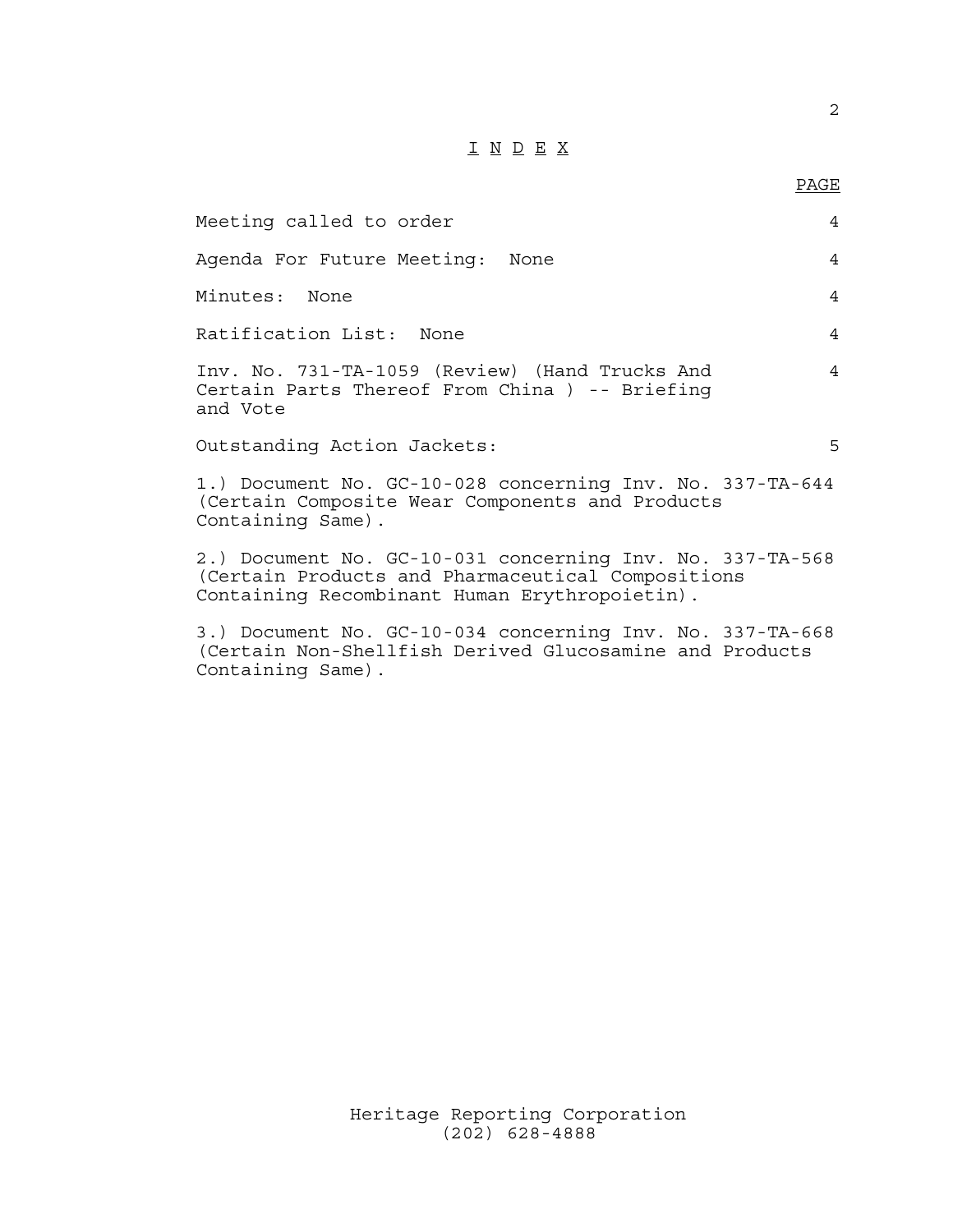| 1  | $\underline{P} \underline{R} \underline{O} \underline{C} \underline{E} \underline{E} \underline{D} \underline{I} \underline{N} \underline{G} \underline{S}$ |
|----|-------------------------------------------------------------------------------------------------------------------------------------------------------------|
| 2  | (10:59 a.m.)                                                                                                                                                |
| 3  | COMMISSIONER LANE: Good morning. This                                                                                                                       |
| 4  | meeting of the United States International Trade                                                                                                            |
| 5  | Commission will now come to order.                                                                                                                          |
| 6  | Welcome to Chairman Aranoff, Vice Chairman                                                                                                                  |
| 7  | Pearson and Commissioner Okun, who are participating                                                                                                        |
| 8  | by telephone.                                                                                                                                               |
| 9  | CHAIRMAN ARANOFF: Good morning.                                                                                                                             |
| 10 | VICE CHAIRMAN PEARSON: Good morning.                                                                                                                        |
| 11 | COMMISSIONER OKUN: Morning.                                                                                                                                 |
| 12 | COMMISSIONER LANE: I understand there are                                                                                                                   |
| 13 | no agendas for future meetings, minutes or                                                                                                                  |
| 14 | ratification lists to consider. Next we turn to the                                                                                                         |
| 15 | vote in Investigation No. 731-TA-1059 (Review), Hand                                                                                                        |
| 16 | Trucks and Certain Parts Thereof From China.                                                                                                                |
| 17 | Welcome to Mr. Corkran and the staff who                                                                                                                    |
| 18 | participated in this investigation. Are there any                                                                                                           |
| 19 | questions for the staff?                                                                                                                                    |
| 20 | (No response.)                                                                                                                                              |
| 21 | COMMISSIONER LANE: Are there any additions                                                                                                                  |
| 22 | or corrections to the staff report?                                                                                                                         |
| 23 | MR. CORKRAN: Douglas Corkran, Office of                                                                                                                     |
| 24 | Investigations. Thank you, Commissioner Lane. Staff                                                                                                         |
| 25 | has no revisions to the staff report. However, it is                                                                                                        |
|    |                                                                                                                                                             |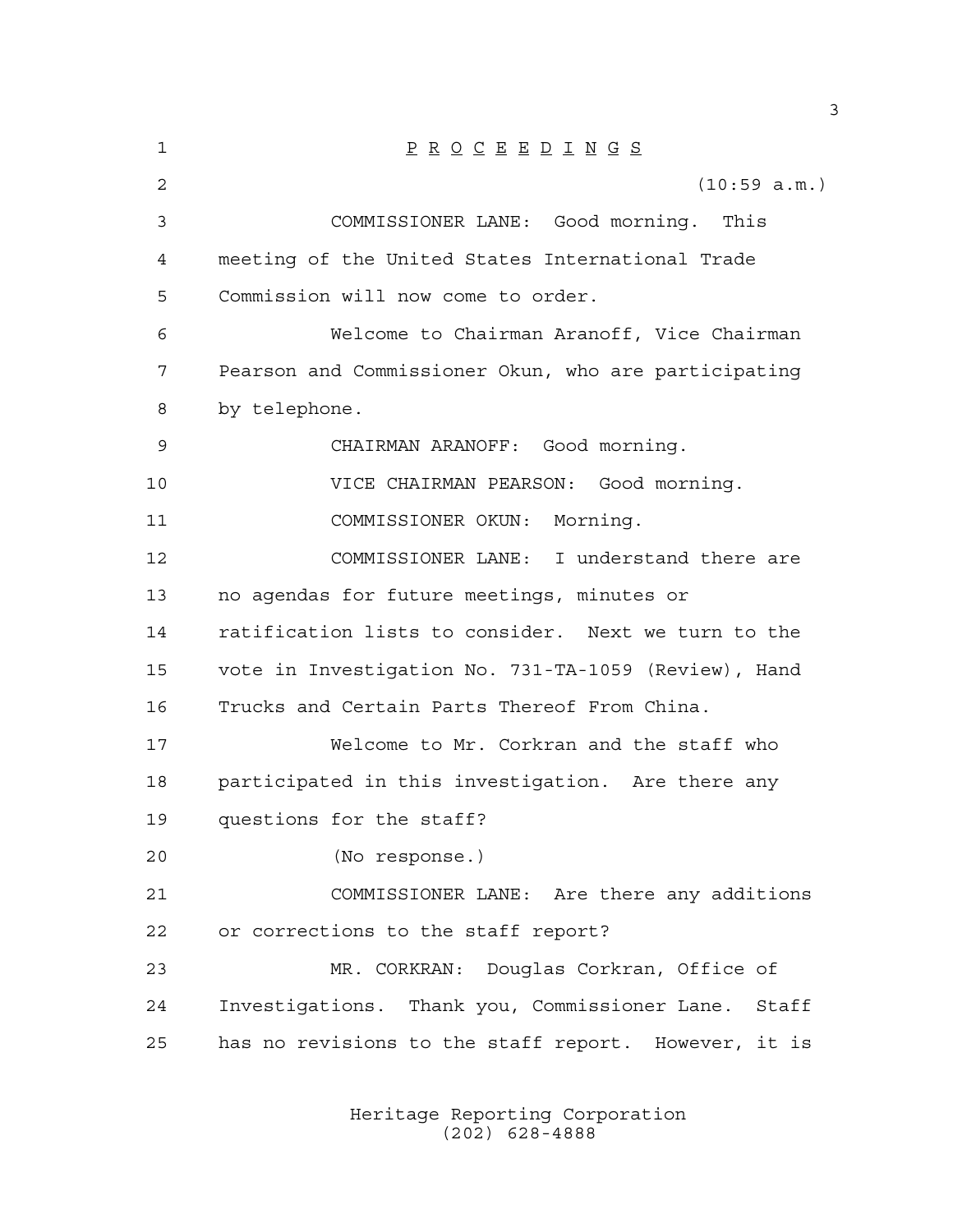my privilege to introduce Ms. Keysha Martinez, who is completing her first review as an acting investigator. COMMISSIONER LANE: Thank you, and welcome to the Commission. Is there any objection to approval of the staff report? (No response.) COMMISSIONER LANE: Hearing none, it is approved. Mr. and Mrs. Secretary, will you please call the roll? MS. ABBOTT: Commissioner Okun? COMMISSIONER OKUN: I vote in the affirmative. MR. BISHOP: Commissioner Pinkert? COMMISSIONER PINKERT: I vote in the affirmative. MS. ABBOTT: Commissioner Williamson? COMMISSIONER WILLIAMSON: I vote in the affirmative. MR. BISHOP: Commissioner Pearson? VICE CHAIRMAN PEARSON: I vote in the affirmative. MS. ABBOTT: Commissioner Lane? COMMISSIONER LANE: I vote in the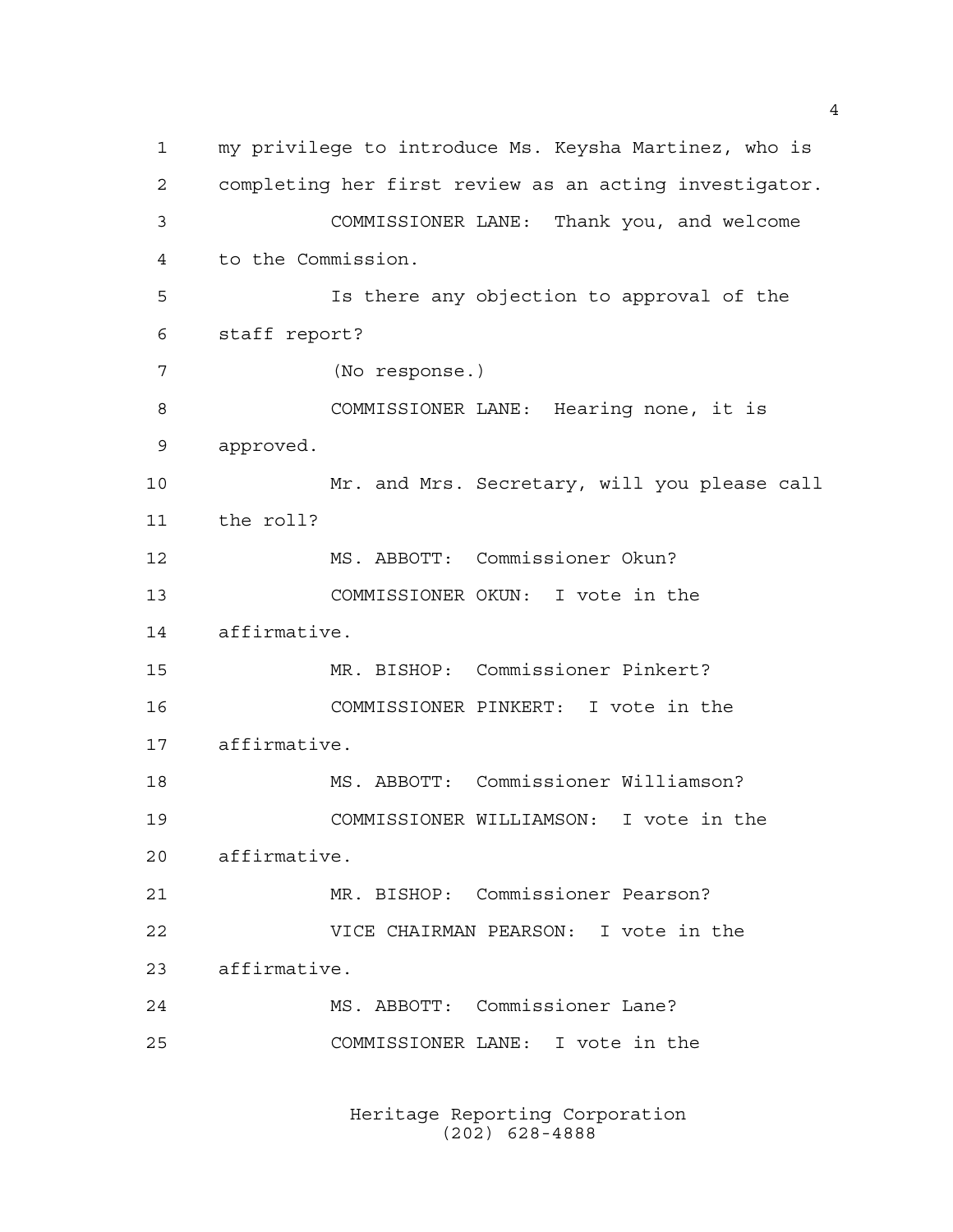affirmative.

| $\overline{2}$ | MR. BISHOP: Commissioner Aranoff?                      |
|----------------|--------------------------------------------------------|
| 3              | CHAIRMAN ARANOFF: I vote in the                        |
| 4              | affirmative.                                           |
| 5              | MS. ABBOTT: Madam Chairman, the Commission             |
| 6              | has reached an affirmative determination.              |
| 7              | COMMISSIONER LANE: Thank you, Mr. and Mrs.             |
| 8              | Secretary. Further information regarding this          |
| 9              | determination will be in the press release.            |
| 10             | Commissioners' opinions are currently                  |
| 11             | scheduled to be transmitted to the Department of       |
| 12             | Commerce on or before April 15, 2010. Thank you to     |
| 13             | all staff who participated in the investigation.       |
| 14             | I understand that the action jackets listed            |
| 15             | on the agenda have not cleared the Commission. If      |
| 16             | there is no objection, we will delay consideration of  |
| 17             | these action jackets until the next scheduled meeting. |
| 18             | (No response.)                                         |
| 19             | COMMISSIONER LANE: Hearing no objection, it            |
| 20             | is so ordered.                                         |
| 21             | Seeing that there is no other business                 |
| 22             | before the Commission, this meeting is adjourned.      |
| 23             | (Whereupon, at 11:02 a.m., the meeting in              |
| 24             | the above-entitled matter was adjourned.)              |
| 25             | $\frac{1}{2}$                                          |